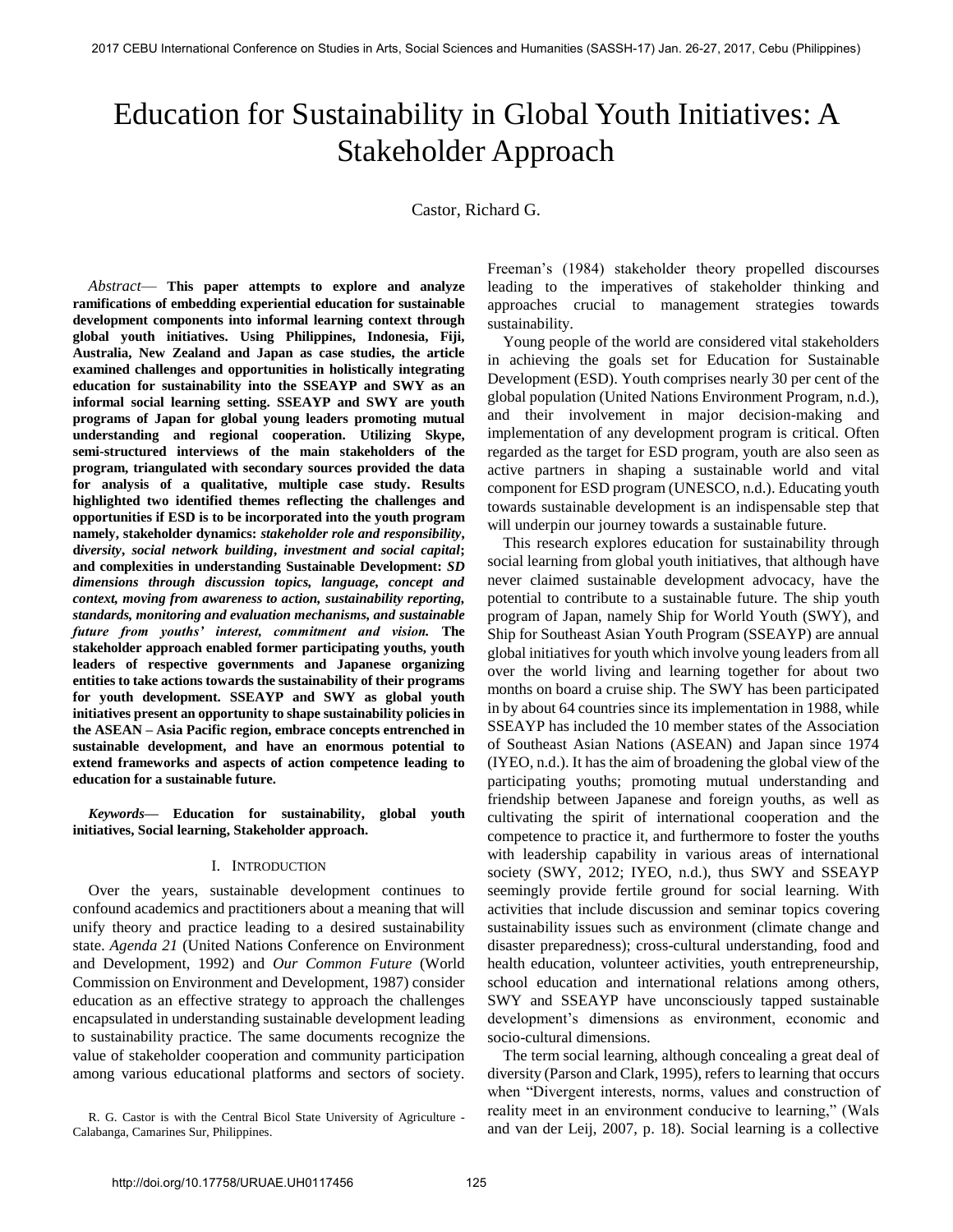action and reflection that can take place in multiple levels, from individuals to groups, and even to networks of actors and stakeholders (Wals, 2007; Keen, Brown and Dyball, 2005). Learning that takes place through various experiences of participating youths on board the ship and alumni (stakeholders), even after the program through post-program activities (PPAs), are aligned with social learning towards sustainability.

Having been recognised as critical to the implementation of ESD (Agenda 21, 1992; Our Common Future, 1987; UNESCO, 2009; ESD toolkit, 2002), youth programmes have the potential to achieve the goals leading to a sustainable future. This research explored a seemingly untapped area in the plethora of education for sustainability implementation –informal social learning.

This paper attempts to explore and analyze ramifications of embedding experiential education for sustainable development components into informal learning context through global youth initiatives.

## II. AN IMPETUS FOR GLOBAL YOUTH INITIATIVES

The Cabinet Office (CAO) of Japan started implementing the international youth exchange programme in 1959 through the 'Japanese Youth Goodwill Mission Program'. In 1967, the Japanese Youth Goodwill Cruise (JYGC) Program started as one of the projects to commemorate the Centennial of the Meiji Restoration. Both the Japanese Youth Goodwill Mission Program and the 'Japanese Youth Goodwill Cruise Program' provided youths with the dream of going overseas, since the government would take the initiative to send youths overseas at a time when it was still very difficult for them to go abroad on their own (Ship for World Youth, n.d.; Ship for World Youth Alumni Association [SWYAA], 2012; Cabinet Office of Japan, 2010). In 1974, the Ship for Southeast Asian Youth Program (SSEAYP) marked its humble beginning as a joint programme between Japan and member-countries of the Association of Southeast Asian Nation (ASEAN, n.d.) and sets sail annually (CAO of Japan, 2010). Originally, young leaders from Japan and five ASEAN-member countries namely Indonesia, Malaysia, Philippines, Singapore, and Thailand participated in SSEAYP. Eventually, other ASEAN member countries – Brunei Darussalam (1985), Vietnam (1996), Laos P.D.R. and Myanmar (1998), and Cambodia (2000) also joined and sent their youth leaders into the programme. Every year at least six ASEAN countries including Japan are visited as port-of-call so that participating youths (PYs) experience homestay, interaction with local youths, institutional visit, and other culture exchange activities.

After the  $21<sup>st</sup>$  year in 1987, the former JYGC was renamed as Ship for World Youth (SWY) and was established to emphasize involvement of youths from other parts of the world, and to fit into the needs of the era. The earlier version of SWY has prior to its reorganization involved international participants (for example, JYGC4 went to India, 5th went to Sri Lanka, 6th went to Australia and NZ, etc.). Young leaders from a total of 64 countries (Asia-6, Africa-11, Europe-13, Middle East-8, Oceania-9, Central/South America-15, and North America-2) participated in SWY. The program has visited a total of 31

countries (2009). In 2013, SWY was again reorganized as Global Leaders Development Program (GLDP). Since 1967, the JYGC-turned-SWY and recently GLDP has had 47 rounds of exchanges. The main objective of the JYGC Program, which was sending Japanese youth overseas, was changed, so that the exchange between Japanese and foreign youth became one of the main activities.

The content also became more academic through the introduction of activities such as discussions (SSEAYP) and seminars (in the case of SWY), and more interactive highlighting homestays in every port-of-call (SSEAYP only), interaction with local youth, meeting leaders of each country, learning from diverse themes during institutional visits and discussion programs, culture and arts performances on board; even games and solidarity activities (CAO of Japan, 2010). These major changes highlighting that the academic and training components offer opportunities for ESD to be integrated into the ship youth program.

The purpose of the SSEAYP and SWY programmes is to broaden the global view of the participating youths; to promote mutual understanding and friendship between Japanese and foreign youths, as well as to cultivate the spirit of international cooperation and the competence to practice it, and furthermore, to foster the youths with leadership capability in various areas of international society (SWY, 2012; CAO of Japan, 2010). Consequently, former participating youths are encouraged to conduct post-program-activities as part of giving back to society (e.g. leadership training for local youth, campaigns for responsible election, read to lead, adopt-a-school, etc.).

In addition, this program aims at establishing networks and promoting joint activities among youths around the world through providing, as the concrete and practical opportunity, the cohabitation and the joint activity on board the SSEAYP and SWY. The ship youth programmes epitomize an international society, with a wide variety of cultures and ideas making a visible international contribution from the perspective of human resource development. In this annual programme, approximately 140 youth from Japan and 140 youth from various areas of the world for SWY take part, while 40 Japanese youth and 28 from among the 10 ASEAN member-countries for SSEAYP live together on board the ship and engage in various multilateral exchange activities such as studying and discussing common issues from a global viewpoint on board and in the countries visited ("Ship for World Youth," 2004; CAO of Japan, 2010).

Participating youths, after completing the program, are inducted to the alumni association of their respective countries. These alumni associations facilitate events and program that support the PYs' planned activities while they were on board the ship. Mostly, these projects are practical applications of learnt principles during their discussions and workshops while on the program. Primarily projects such as building libraries, supporting a student to get education, clean-up and tree planting benefit concerts are aimed at helping their fellow youths become better members of society and make their community a better place to live.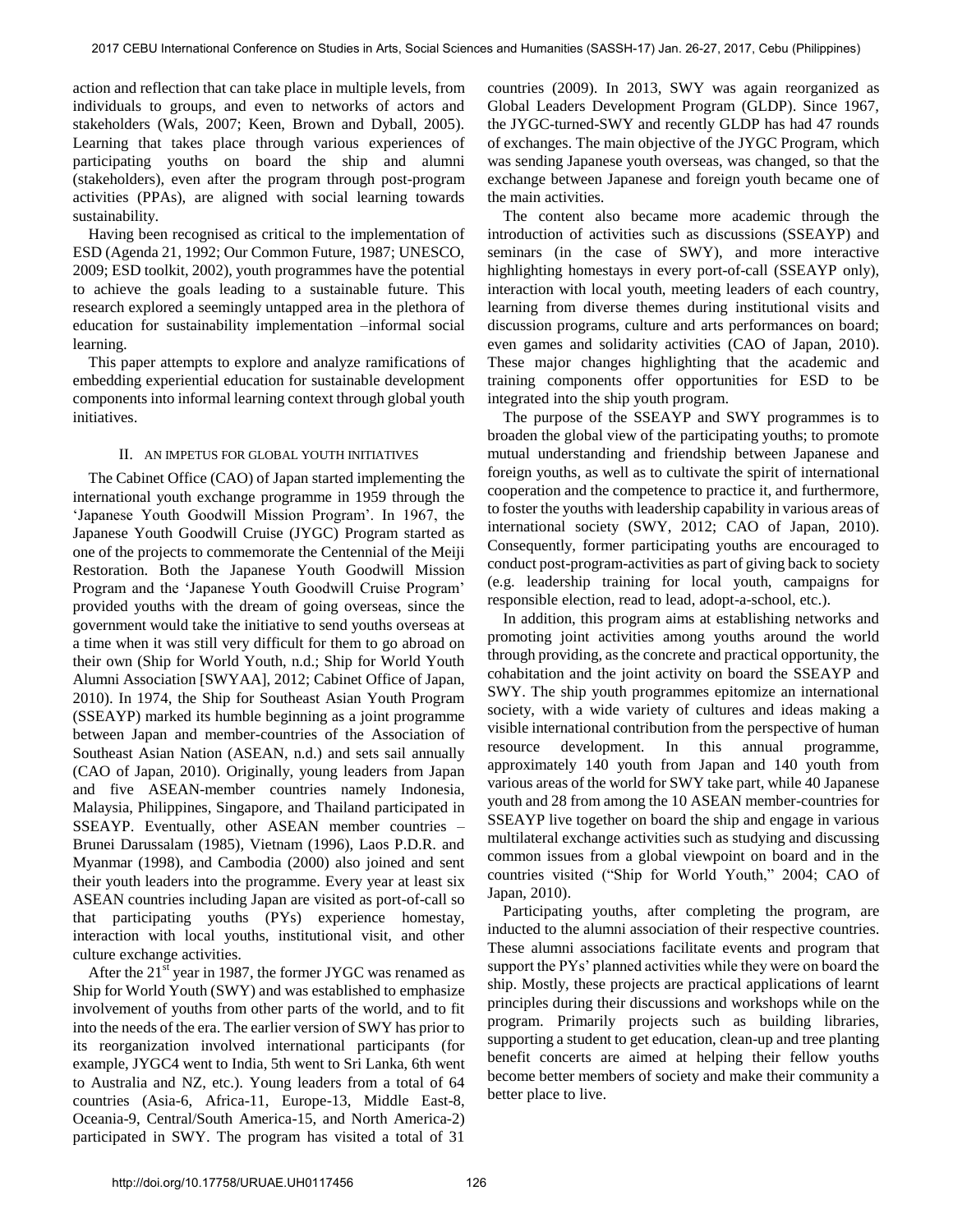# III. METHODS

A qualitative, action-oriented research approach using case studies where data were analysed through thematic analysis, facilitated the exploratory investigation for this study. In the case study protocol (Yin, 2009; Yin, 2013) are essential steps and procedures which guided the process of data collection; analysis and interpretation. Mainly, data collection was through electronic interviews via Skype. The use of this technology was challenging, as it has not been well-explored in a qualitative case study. The length of the interviews varied so that participants could express freely, but an average of 45 minutes to an hour for each was observed. Thirty-eight (see Table 1) key informants from six Asia-Pacific countries, namely Australia, Fiji, Indonesia, Japan, New Zealand and Philippines participated in the research process.

|  |  |  |  | Table 1. Global youth initiative's stakeholders and research participants |  |  |  |  |
|--|--|--|--|---------------------------------------------------------------------------|--|--|--|--|
|--|--|--|--|---------------------------------------------------------------------------|--|--|--|--|

| <b>Stakeholders</b> | Alumni (former<br>participating<br>vouths) | <b>National Youth</b><br>Organization |
|---------------------|--------------------------------------------|---------------------------------------|
| Australia           |                                            |                                       |
| Fiji                |                                            |                                       |
| Indonesia           |                                            |                                       |
| Japan               |                                            |                                       |
| New Zealand         |                                            |                                       |
| Philippines         |                                            |                                       |
| <b>TOTAL</b>        |                                            |                                       |

#### IV. DISCUSSION

#### *A. Stakeholder Dynamics*

# *a) Engagement: Stakeholder role and responsibility*

 Countries considered in this research project have established strong alumni networks and government organisations working closely with the main programme implementer – CAO of Japan. In the case of SWY, Australia, New Zealand and Fiji had the most number of times of participation among the countries in the Oceania region, while for SSEAYP, Philippines and Indonesia have since the beginning of the programme been part of the international exchange. These entities – herein considered as major stakeholders – have each identified their role relevant to programme implementation – from selection of participants; preparation of delegates, country program, and post-programme sessions. Alumni associations particularly extend the role of former participating youths through various post-programme initiatives. In terms of planning and evaluating the programme, the Japanese government with CENTERYE and IYEO largely manage and hold the responsibility with very minimal consultation and participation from stakeholders coming from participating countries.

Change in leadership in Japan's national government post has many times prejudiced the position of international youth exchanges in Japan. More recently in 2011, the shift of power from the Liberal Democratic Party (LDP) to the Democratic Party of Japan (DPJ) resulted in a government screening committee decision to abolish the entire youth exchange programme (IYEO and CENTERYE). An all-important consideration per research participant, Yamazaki (SSEAYP,

Japan) was the question, "How voters (people) are thinking about the programme?" The funds for these programmes are coming from the people's tax, hence a critical deliberation from politicians as to how they can get votes from the people with this (youth exchange) kind of platform (Yamazaki, Japan).

Highlighted as a strength in the case of New Zealand was the internal agreement and understanding between the alumni association and MYD in their role for the country's implementation of SWY. Active involvement and the relationship between the alumni association and government ministries in the cases of Philippines, Fiji, Japan and New Zealand exemplify a good practice in terms of engaging stakeholders to contribute to the decision making and continuity of the programme. Former participating youths (for example Helen Clark, considered as SWY patron) regard their role as essential in ensuring that future young leaders will be able to benefit from the programme as well as in strengthening relationships among the countries involved.

 The National Youth Commission (NYC) in the Philippines created a National Organising Committee to establish sub-stakeholder collaboration among various government agencies. Together with the SSEAYP alumni association, these agencies collaborate for promotional activities, regional selection and screening, pre-departure training and activities, country programme, homestay, institutional visits and local exchange. Reposar (SSEAYP alumna from the Philippines also working for NYC) recommends a consultative mechanism to introduce innovation and strategies if ESD is to be integrated in the programme. The presence of alumni within the government organisation running the programme is considered an advantage in sustaining the youth programme as in the cases of Fiji, Philippines and New Zealand.

## *b) Pluralistic nature of stakeholder relations*

 SWY and SSEAYP are international programmes which involve diverse cultures and participants coming from different parts of the world. The diversity in culture extends to differences in language, religion, education, social norms, traditions, etc. which are shared among stakeholders through this programme. Understanding diversity plays a significant part in the programme goals whereby participants are to understand cross-cultural implications and learn international relations while on board the ship.

The pluralistic nature of stakeholder relations built through the programme was noted by the participants as both a strength and challenge in the change agenda for sustainable development. While most the programme implementation decision-making emanates from the government of Japan, participating countries are given the leeway of implementing country-level programmes. This responsibility to decide on the country level of implementation influence, for example the quality of youth delegates to represent their country as observed by research participants from New Zealand and Australia in the case of SWY. Similarly, in the Philippines one notable observation from several research participants was about political manoeuvring (participants were selected based on political affiliations, preferences and influence with the selection committee) which affects the selection process, but is not entirely under the Japanese government control. A similar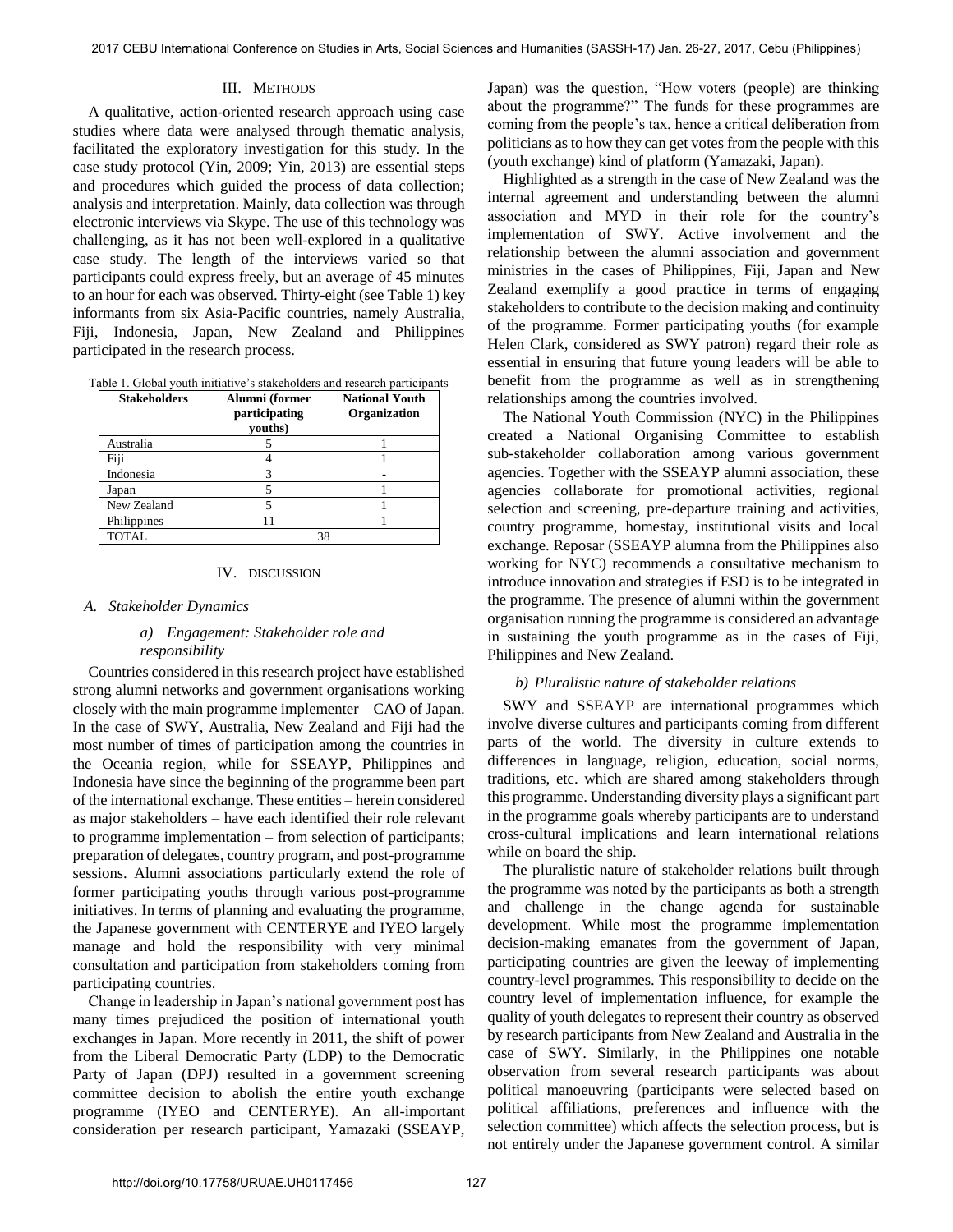issue which demands implementers' attention relates to uniformity and standardisation of country programme, especially homestay of participating youths in the case of SSEAYP. Although an isolated issue pertaining to a PY's harassment during a homestay was directly addressed once it was found out, such incident, per research participants could possibly be mitigated with stringent enforcement of guidelines for country programmes.

# *c) Social interaction and network building*

 Primarily geared for mutual understanding and friendships, the network formed amongst former participating youths is an excellent forum for sharing practices and learning from each other's experiences, individually or collectively as a nation. Both SWY and SSEAYP have, over the years, created manifold connections, not just among participants in a country or in a programme year (batch), but through alumni all over the world. The data from the interviews agreed that it is always easy to talk to people who have shared the same experiences, even if they are coming from different countries and different years of participation. The network and friendships, per Honda (SWY, Japan) have promoted peace and strong country relationships with countries which Japan was in the past at war with. Bao (SWY, Australia), Whitmore (SWY, New Zealand), and Rotuma (SWY, Fiji) all noted work-related benefits of the programme, mainly through the networks formed in SWY.

## *d) Investment and social capital*

The Japanese government's massive monetary investment for more than half a century to the international youth exchange has imperceptibly developed leaders and community change-makers throughout the world. Although there are glaring contrasts among alumni profiles, the likes of Helen Clark (New Zealand), Sarah Spottiswood (Australia) and Anna Oposa (Philippines) – here mentioned through inset stories found in the individual cases in appendices  $B, C$  and  $D$  – are but a few of the empowered women who are changing the landscape of global development.

Moreover, there are examples of development happening at the grassroots (e.g. Fiji, Indonesia and Philippines) which are changing lives and improving conditions of communities through post-programme initiatives of SWY and SSEAYP alumni. Japan's IYEO-brainchild 'One More Child Goes to School' since 2008 continually assists children in Sri Lanka through scholarships and donation of school materials. In Fiji, SWY alumni assisted school children to continue with their education through their Japan-inspired project 'Another Child Goes to School'. There are countless unheralded stories of accomplishment behind the alumni (see inset stories on Appendices A, B, C, D, E, and F) of these programmes which per interview data, the government of Japan are grappling with in accounting for it as impact of its programme.

## *B. Sustainable Development and its Complexities*

#### *a) Navigating SD dimensions through discussion topics*

 People, planet and profit sum up the complexities embedded among the pillars of sustainable development. Although the overt objectives of the programmes do not relate to sustainable development, these dimensions are embedded among

discussion topics and seminars on board the ship. Discussion themes such as cross-cultural promotion, corporate social responsibility, environment (climate change, natural disaster reduction), food and nutrition education, health (HIV) education, international relations, school education, information and media, economy, volunteerism, youth development and sustainable lifestyle were introduced to participants. Young leaders are made to address issues relating to topics, first through discussion and sharing of ideas on board the ship then through actions after their journey. Discussion themes are rather sporadic in terms of achieving the full grasp of the core of SD and ESD, but MacDiarmid (SWY New Zealand) explained,

> *Given that ESD is fundamentally about "doing" (i.e. finding real and practical solutions to improve quality of life, both now and the future), I feel that there could be a greater focus during the formal component of the SWY Program on increasing participants' capabilities for effecting change through action. Whether this is more sessions on developing 'action plans', or brainstorming solutions to real-world problems, or simulations…*

#### *b) Tipping point: Language, concept and context*

Communication themes such as language and context pertaining to SD cut across the research questions, as both were perceived as a strength, weakness, challenge, opportunity and a strategy. Language barrier was a problematic area challenging discussion and conversations on board. The diversity of languages spoken by participating youths complicated complex topics such as corporate social responsibility, cross-cultural communication and sustainable development. On the other hand, participating youths saw the advantage of learning different languages as being beneficial for work-related and future networking with global counterparts, in say, business and politics. The goal of achieving mutual understanding addresses these complexities, as participating youths considered it as an opportunity and strategy to re-contextualise concepts in a narrowed and agreeable form (Inyang, Schwarz and Mbamalu, 2009).

#### *c) Participants' moving from awareness to action*

Learning is transformative and empowering when participating youths move from awareness to action. The ship youth programmes have mechanisms to ensure that participants when they return home after the programme can implement post-programme activities underpinned by lessons learned during their two months of international exchange. Currently, for SSEAYP, PPA has become mandatory for PYs to work for a project within three years after their ship experience. The SSEAYP International (the over-all alumni association for 10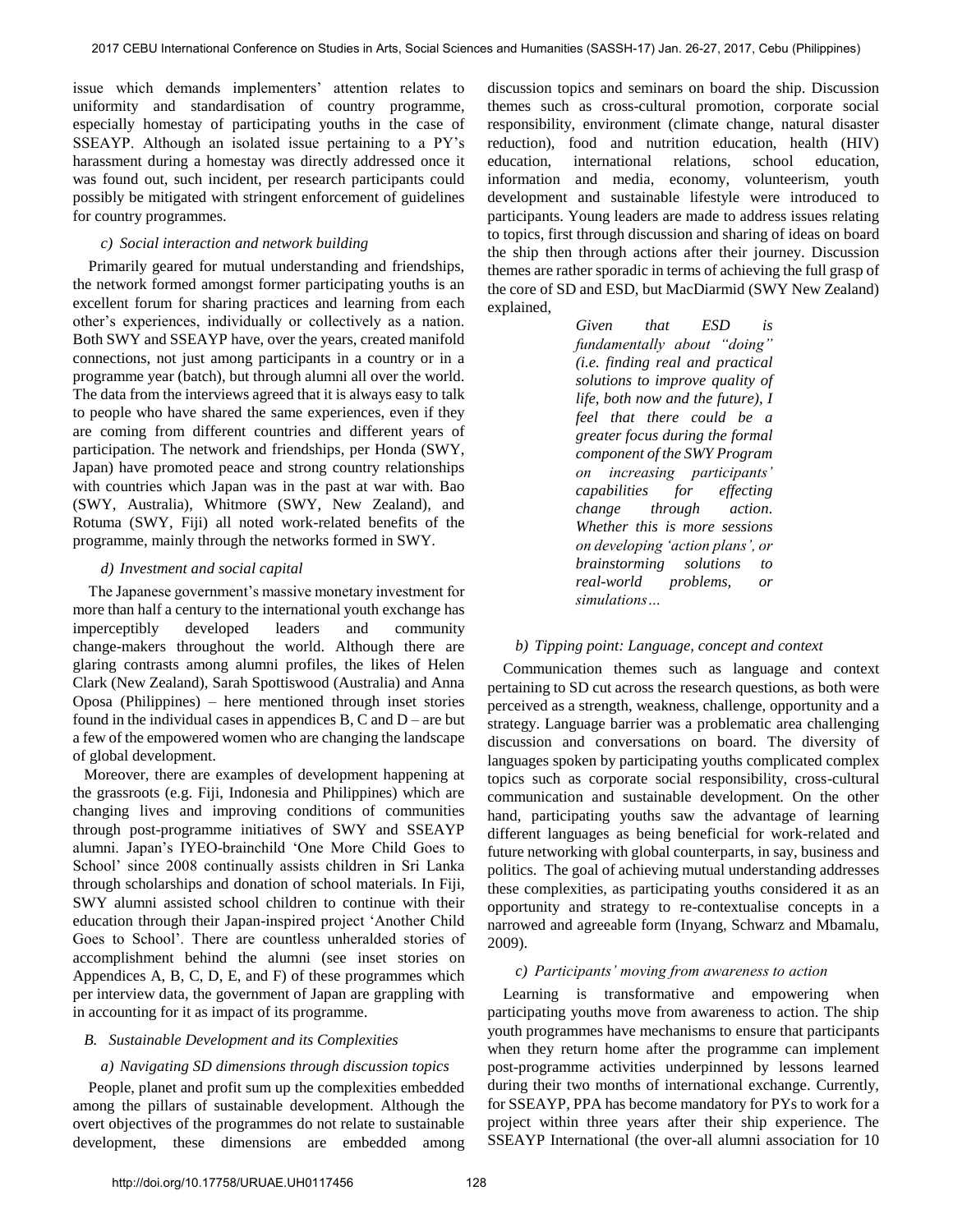ASEAN countries and Japan) also hosts social contribution activities once every year during its SSEAYP International General Assembly (SIGA) in a community within the country sponsoring the event. SWY countries, through their annual reports also highlighted individual and collective actions that replicate their on-board experiences.

## *d) Sustainable future: Youths' interest, commitment and vision*

 Behavioural change remains indispensable and fundamentally underpins sustainable action. Participants from Japan, Indonesia, New Zealand and Philippines indicated behavioural configurations such as interest and commitment as underlying weakness of the programme, as well as a challenge for integrating concepts like sustainable development. There are several participating youths (as observed by research key informants) who, while in the programme, wrestle with sustaining interest and commitment to activities, and are mainly disillusioned with vague conceptions (discussions not matching PPAs) and sometimes rigid enforcement of Japanese rules and regulations. Clarity of programme goals and tighter links as to how they are achieved through various activities on board the ship is deficient (Keung, SWY New Zealand). The programme being entirely free for overseas participants influenced the level of motivation, as well as commitment among participants in the opinion of SWY participating youths from Fiji, New Zealand and Australia in taking actions after the programme. Research participants from Japan declared the vitality of sharing a vision; not only among participants, but also among other stakeholders (e.g. Ministries within Japan) to appreciate value of youth development efforts, no matter how fragmented dimensions of sustainable development.

# *e) Sustainability reporting: standards, monitoring and evaluation mechanisms*

 The ship youth programmes cover a vast scope spanning across regions of the world. This study endeavoured to understand the complexities of stakeholder perspectives encompassing the diverse Asia-Pacific region, which presents challenges in measuring the regional impact of both SWY and SSEAYP. Research key informants from New Zealand, Philippines and Indonesia noted management issues ranging from absence of guidelines and standardised programme of implementation (participating country level) to inadequacies in monitoring and evaluating the programme (more importantly post-programme activities). The Council of Presidents (COP) of SSEAYP has attempted to draft uniform guidelines that will facilitate programme implementation at the country level to mitigate issues such as discomfort of PYs during homestay (Reposar, SSEAYP Philippines). With mounting emerging community projects through PPAs, Pranowo (SSEAYP Indonesia) asked "How do we make it more meaningful to Japan and ASEAN?"

 In summary, sustainable development themes are tacitly embedded in both on-board-the-ship discussions (informal social learning) as well as in post-programme activities (initiatives for taking actions) undertaken by participating youths of SWY and SSEAYP. Language barriers and complexities of the term sustainable development complicate understanding and communication among stakeholders, however diversity also presents an advantage especially with the programmes' goal in achieving mutual understanding and friendship. Learning is coupled with behavioural change leading to, and building action competence through PPAs thus contributing to global youth development. Programme management, however was viewed a grey area of both SWY and SSEAYP especially if it is to integrate ESD and move towards sustainability. The next section will now discuss some of the issues relevant to perceived challenges and opportunities if education for sustainability will be incorporated in to the programmes.

# *C. Stakeholder Approach*

## *1) Issues of responsibility, politics and management*

 The stakeholder concept is integral to many proposed resolutions to difficulties besetting organisations (Bussy & Kelly, 2010; Colins & Kearins, 2010; Collins, Kearins & Roper, 2005) as it extends past traditional management practices. The concept includes responsibility accorded to and expected from groups or individuals that are affected and/or have benefitted from the organisation's activity. Shared responsibility among participating countries and organisations involved in the implementation is one advantage and asset of the SWY and SSEAYP, owing to its longevity as a youth programme that is uniquely run through and within the confines of a massive vessel sailing the oceans of the world. Research participants however, noted a limited involvement of other stakeholders in terms of the over-all decision making process, as when they say that it is "heavily run by the Japanese government," thus limiting their capacity to contribute to programmes' holistic development, and in addressing sustainability issues (e.g. discontinuity due to financial difficulties) of the programme. A proposal to integrate ESD will be met with similar challenge of being able to participate in the high-level decision making for SWY and SSEAYP.

Mitchell, Agle, and Wood (1997) proposed three variables as power, legitimacy and urgency in their management theory on stakeholder identification and salience (TSIS). Accordingly, Bussy and Kelly (2010) in their interviews with politicians and political advisers in Western Australia, found that there was word missing in politics; legitimacy is the most important variable in stakeholder identification, while power is crucial to understanding stakeholder salience. They concluded by saying that managing stakeholder relationships "is, or should be the core business of public relations, whether in business, politics or other organisational settings" (Bussy and Kelly, 2010).

The case stories of New Zealand, Fiji and Philippines have shown the critical role of relationships fostered by government entities and alumni associations in ensuring that the ship youth programmes are implemented. Apart from external governments and alumni of the programme, the people of Japan have a huge say on the continuity of the international youth exchanges, as SWY and SSEAYP has endured more than half a century, mainly relying on people's taxes; hence a critical deliberation from politicians as to how they can get votes from the people with this (youth exchange) kind of platform (Yamazaki, Japan). Such instances emphasise power conferred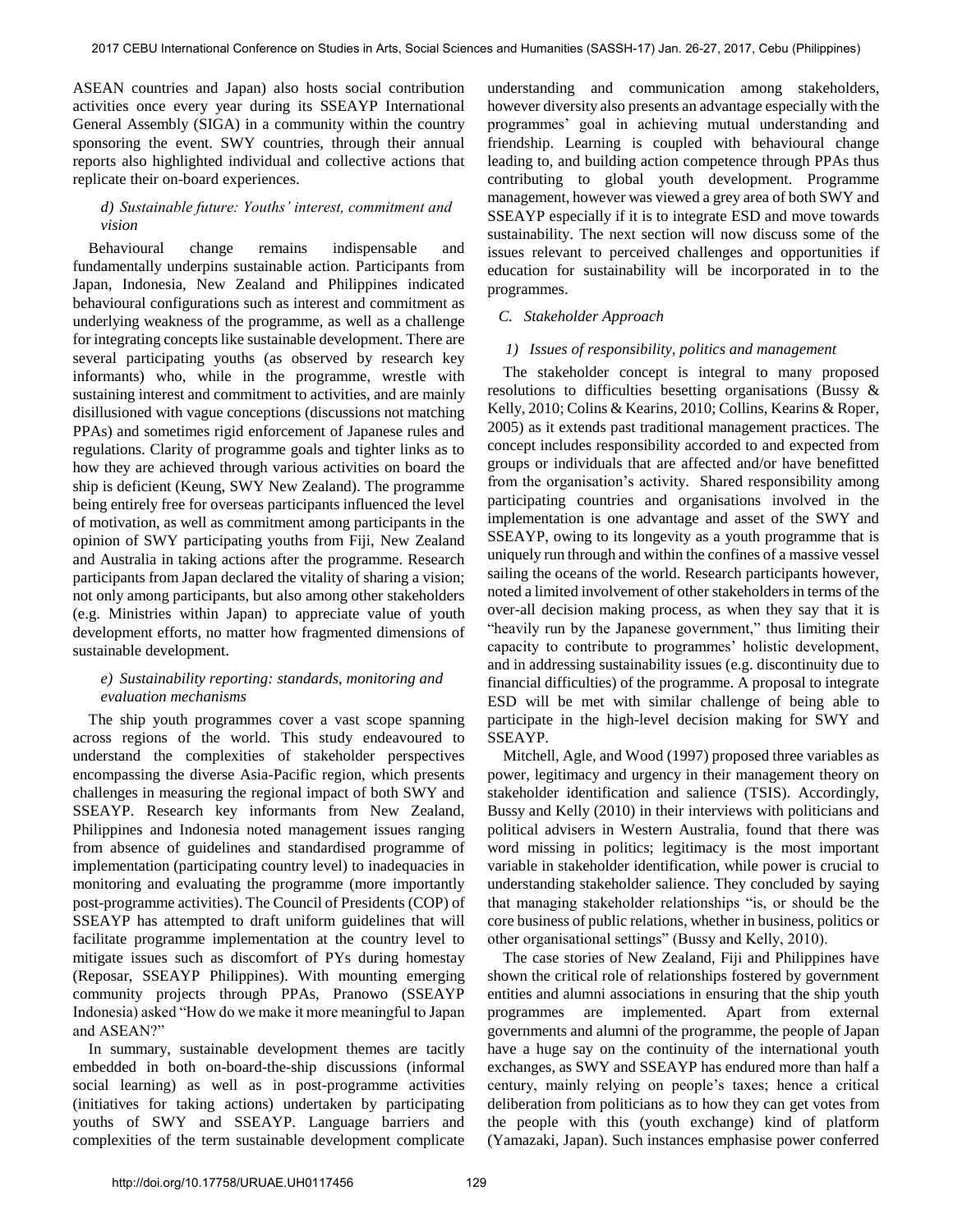and/or shared among people and leaders of Japan as well as legitimacy of external entities in the attainment of goals set for the ship youth programmes.

## *2) Issues of diversity and complexity*

When organisations are required to work collaboratively, there is a need for integration and systematic project management (Morris, 1994). The complexity of change can be measured by the number of stakeholders involved and the required interaction and co-ordination between them (Peltokorpi, Alho, Kujala, Aitamurto, & Parvinen, 2008). About 24 countries in the Asia-Pacific region alone, and over 70 nations all over the world, participating in the ship youth programmes present an enormous diversity of cultures and a specific set of management styles. As stakeholders increase there are more competing values and goals, which complicate the programme implementation. Through the years, the operation of the ship youth programmes has entailed growing interaction among stakeholders, and has come to terms with embracing and celebrating diversity. This growth requires new information channels and informal networks which hopefully will recognise participating countries in the major decision and policy making for the benefit of the programme, and force stakeholders to consider organization activities from a more comprehensive point-of-view (Peltokorpi, et al, 2008).

The ship youth programmes operate in a pluralistic context (Jean-Louis, Langley, Rouleau, 2007), as having several objectives (from as broad as mutual understanding and friendships which to a certain extent encompass youth development, regional peace and progress, etc.), diffuse power (from Japan and organisations within to countries and external organisations involve), and knowledge-based work processes (as it is training ground for young global leaders). This plurality complicates decision making however aids implementing organisations in being able to pool resources and ideas beyond Japan. Research participants understood that it is imperative to consider the consent and cooperation of multiple stakeholders and recognise conflict to lessen impending clashes and increase management efficiency (Jarzabkowski & Fenton, 2006, Pluralist theory). The pluralistic context thus embraces the value of diversity among cooperating and conflicting stakeholders.

# *3) Issues of relation and contribution*

 Improving international relations; inter-organisational coordination and fostering systems change, in Nowell's (2009) study showed outcomes relative to effectiveness that were adopted from a network approach and explored through the importance of "dense networks of cooperative relationships from among members of interorganizational collaboratives." In addressing global social issues through meaningful exchange and network development on board the ship, demands for greater cooperation and collaboration among communities in the Asia-Pacific region had been emphasised. Evident among various sharing of both practices and experiences, extending even after years of the programme conclusion, is remarkably potent, which could spur the demand for comprehensive participation and inclusion of alumni and government entities from participating countries to contribute to the over-all

development of SWY and SSEAYP. With the primary goal of r better international relations, ship youth programmes almost seem to claim their contribution to achieving world peace; notably for the absence of war (in the proportions of Second World War) which is profoundly Japan's covenant to the world through these international youth exchanges.

## *4) Issues on investment and impact*

Former participating youth are believed to have created a positive impression in society through collective actions and formed social networks, which help in community development. The concept of social capital herein represented through positive values in respect to development and voluntary associations of young leaders contributing to their respective communities expressed the essence of communal vitality (Siisiainen, 2000). Putnam's (1995) concept of voluntary association relates to the American theory of pluralism wherein such ideas influence social interaction and cooperation among various stakeholders. The impact of SWY and SSEAYP are ostensibly unbeknownst to the government of Japan and its people. Dearth in measurement tools for identifying impact of the programme often lead to having the programme threatened with abolition. Recently, the introduction of a three-year phase of PPA for SSEAYP alumni hopes to size up the contributions that these programmes are creating to wider global society. Investments of Japan in youth development are slowly paying off, as these young leaders comprise the voluntary association and thus social capital. Small community development projects through stakeholder's PPA are but building blocks to the attainment of larger regional goals (regional development, peace and progress), thus the imperative to move informal discussions and conversations on board the ship to social learning for sustainable development.

# *D. Social learning and education for sustainability*

## *1) Issues on communication and complexity of concepts*

Education for sustainable development is multi-faceted let alone sustainable development which has hundreds of proposed definitions (Shao, Li, Tang, 2011), and is "considered vague, pluralistic, grounded in different value systems and incommensurate paradigms" (Osorio, Lobato, Castillo, 2005; Clifton & Amran, 2010 p. 122). Contextualisation and/or conceptualisation in communicating ESD will initially challenge institutions hoping to incorporate ESD. Diversity of culture (including language, socio-economic, technology, traditions, etc.) manifests dynamic tensions as it is typified as strength, weakness, challenge and opportunity if education for sustainability is to be incorporated into the ship youth programmes. This multiplicity of cultures further exacerbates the complexities in understanding ambiguity of SD concepts.

Research participants also considered the level of acceptability of the Japanese government in having ESD implemented into the programme. However, Japan being one of the initiators of the declaration of UNDESD in 2002, should place the country in a better position to integrate ESD into not just the formal education institutions, but also into informal learning such as SWY and SSEAYP, considering the amount of money invested every year. The ship youth programmes of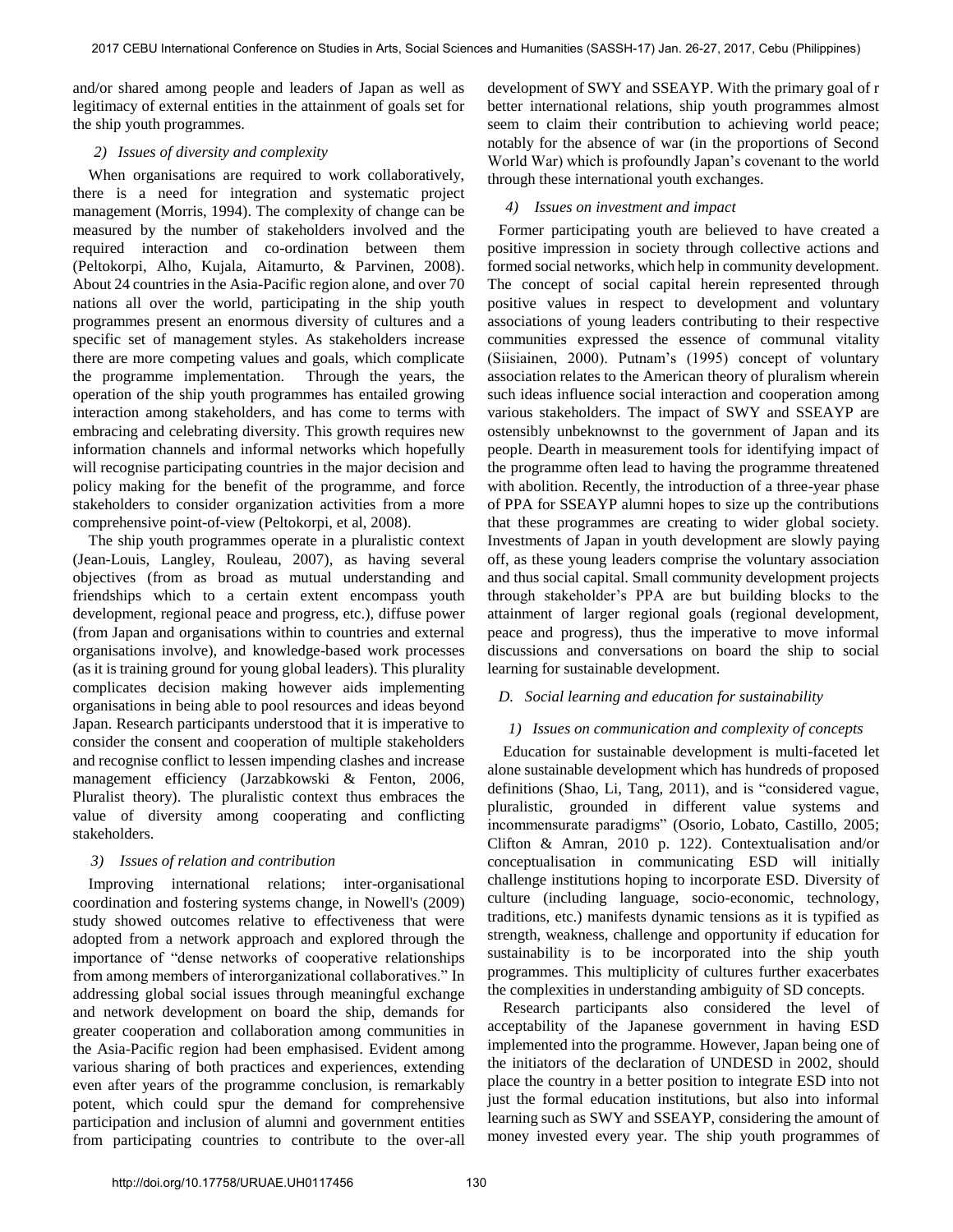Japan are also believed to be one appropriate forum to introduce ESD, as youths coming from different backgrounds could contribute through meaningful conversations and discussions in the re-contextualisation of these concepts.

#### *2) Issues of awareness, practice and relevance*

Chapter 36 of *Agenda 21* identified four major goals to begin the work for ESD, i.e. improve basic education; reorient existing education to address sustainable development; develop public understanding and awareness, and training. The last two priorities underpin learning and education in the informal and non-formal learning environment. The ESD toolkit explains how programme goals can be achieved through a public that is aware of and informed about resource management decisions. Training strengthens the inclusive nature of ESD as business, industry, higher education governments, nongovernmental organisations (NGOs), and community organisation are encouraged to train their leaders, and to extend such training to their constituents (ESD Toolkit, 2002). Participants of this research expressed reservations as to the relevance of sustainability, sustainable development and ESD concepts to the ship youth programmes. They too are quite unaware of the social, cultural, environmental and even economic contributions of the programme, as evidenced by their uncertainty. This reflects a lack of awareness about the vitality of SD and sustainability and its relevance to issues such as poverty; gender equity and equality, and climate change among others (ESD toolkit) which are overtly discussed as part of the programmes activity on board. Lack of interest and commitment among the participants is fuelled by a rather disconnect in the programme goals and structure, hence the need to recalibrate such goals and formulate vision for the programme. The SWY and SSEAYP are training grounds for young leaders and are deemed to contribute to societal transformation through knowledge, skills, perspectives and values, allowing them to move from awareness to action towards their community and nation.

## *3) Issues about taking and sustaining actions*

 Jensen and Schnack (1997) made it clear that the aim of environmental education is to make students capable of acting both on societal and personal levels. They distinguish action competence (from 'activity' and 'behavioural change') as the ability to act, and identified four aspects, such as *knowledge and insight of the environmental problem; commitment to solve the problem; a vision of r the future without the problem, and action experience to draw upon* (Jensen and Schnack, 1997). The Ministry of Education (2009) identified six aspects and framework for students developing action competence through research, in New Zealand schools to include: *experience, reflection, knowledge; vision for a sustainable future, and action-taking for sustainability and connectedness*. This goes beyond behavioural modification, where students are expected to act in a democratic and participative manner whilst involving themselves and others in taking actions and counter-actions for a more humane world (Schnack, 1997).

PPAs, both individual and collective are models of taking actions. Youth leaders of their communities espoused projects from learned concepts, coupled with issues identified during the discussion and experiences on board the ship, to benefit the

communities they belong to. Aspects of action competence from Jensen and Schnack (1997) and Eames et al (2006) include: *experience, knowledge, connectedness, action taking, vision, reflection and commitment*. These aspects are evident, and although youth actions from post-programme activities do not assume precise qualities befitting action competence, they are however likely to encompass movement from awareness and behavioural change to taking actions sustainably. Because of the shared goals and activities of participating youths, beginning with conception of a PPA on board the ship, to the delivery of projects to the community, taking actions in this sense typifies both direct (*actions which directly contribute to solving the environmental problem that is being worked on*) and indirect (*actions whose purpose is to influence others to do something to contribute to solving the environmental problem in question*) nature of action competence (Jensen and Schnack, 1997).

A strong value base, per Parliamentary Commission for the Environment (2004) is one key principle for education for sustainability, wherein value saturates human experiences and becomes the heart of everything a person does. Values such as compassion, equity, justice, peace, cultural sensitivity, respect for the environment and recognition of the rights of the future generations are but some that are indispensable in achieving a sustainable future (PCE, 2004). Having such values embedded in the participants' cognitive appreciation of sustainability contributes to a sustained action competence. The ship youth programmes train young global leaders who have the potential to create lasting change. Such is the kind of change which can embody action competence when youths undertake commitment along with experience, knowledge, vision, action-taking and connectedness.

# *E. Education for sustainability integration: Implications, recommendation for further actions and research*

# *1) Increasing awareness through an ESD curriculum and relevant practice*

Streamlining programme goals and structure by embedding sustainability summed up research participants' recommendations to incorporate ESD into the ship youth programmes. Consequently, this will result in targeted PPAs and application of relevant practice once the PYs return to their home countries. Some interviewees discussed their desire to give back, owing to the many benefits gained from the programme (e.g. cross-cultural understanding, friendships, leadership skills) which heightened their awareness as to better cognition of diversity, and as to how mutual understanding can play an important role in international relations. If the ship youth programmes are to assume a role as an educational community for global young leaders, they could cooperatively work with formal education institutions in implementing ESD curriculum and practices. A non-formal learning set up, such as SWY and SSEAYP, as highlighted in the ESD toolkit (2002) could potentially aid in the lifelong process of learning, embellished in formal education systems to accomplish sustainability goals. A closer look and further investigation may aid in the development of action competence through the lens of informal social learning as objectified in SWY and SSEAYP.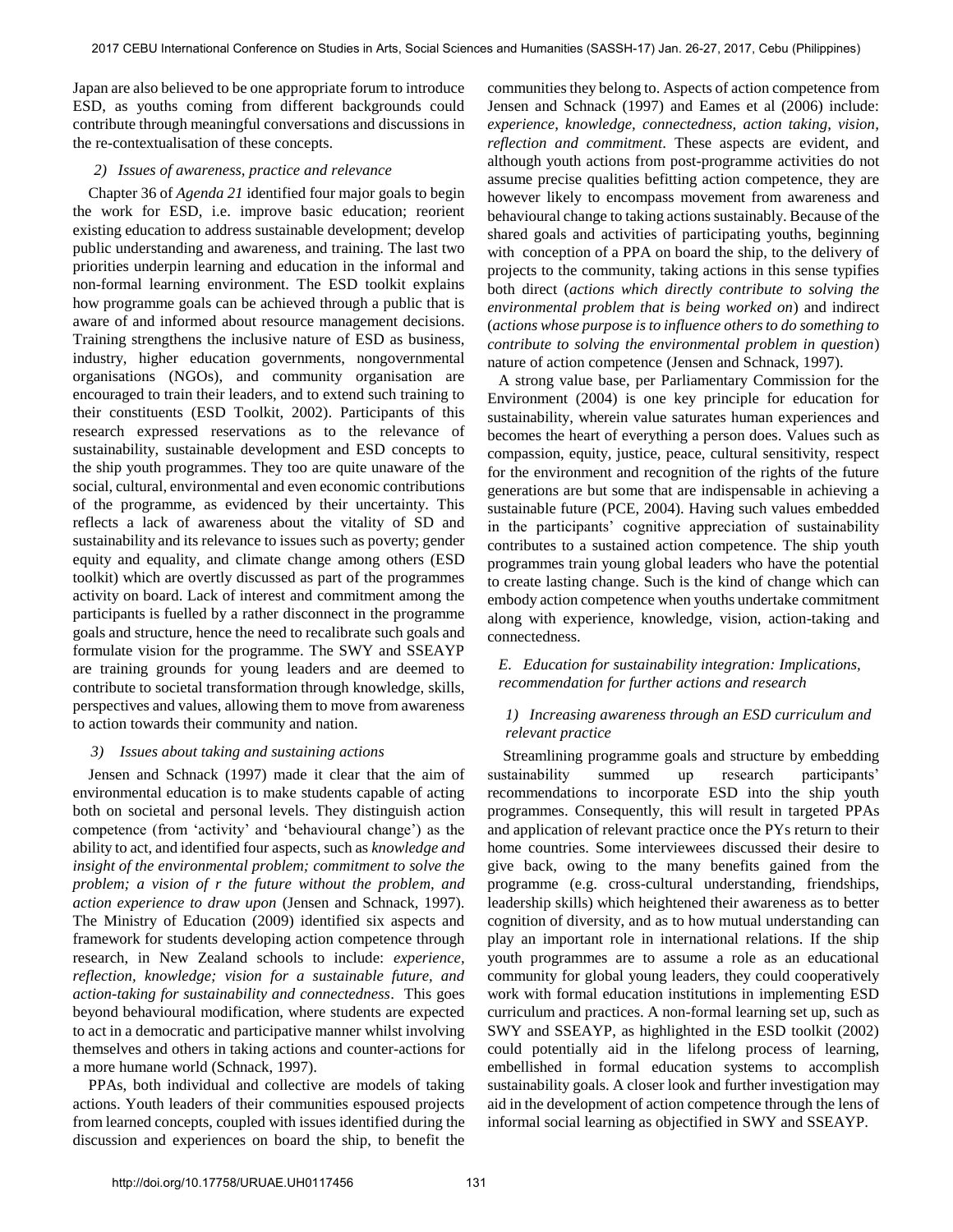#### *2) Valuing stakeholder dynamics*

The UNDESD enjoined stakeholders from across all sectors of the global community to strengthen collaboration to achieve the goals set for the decade (United Nations Economic Commission for Africa & United Nations Programme on Youth, n.d.). An analysis of the drivers and barriers affecting ESD implementation revealed activities which can decisively aid collaboration as *ESD networking, involving NGOs and development partners to integrate ESD; implementing ESD policies through scientific communities, and engaging the commitment, solidarity and potential of youth* (Gross and Nakayama, 2010). The ship youth programmes are well within these collaboration strategies, although they may need to assume inclusivity in the over-all implementation to include stakeholders from participating countries. In thinking about stakeholder, I propose an extension and perhaps a movement from its definition as *entities that can affect, or is affected by the achievement of the organisation's objectives* (Freeman, 1984) to dynamic partners contributing (through the impact created upon them) to organisational, societal and regional development – a seemingly compelling move towards *shared stakeholder responsibility*. The impact of the ship youth programmes through learning and taking actions, concur with UNEP and UNESCO statements pertaining to the importance and increasing demand of/in capitalising on youth and in their potential in advancing sustainable future.

#### *3) Assessment mechanism, redesigning goals*

The lack of key performance indicators and documentation was considered as one of the perceived weaknesses of the ship youth programmes. This signifies a lack of communication and inclusion of stakeholders in the initial (planning, goal setting, visioning) and final stages (monitoring, evaluating, planning because of the two) of the implementation of SWY and SSEAYP. Stakeholders are mainly involved in the actual programme implementation. Whilst alumni and implementing organisations in Japan have their own monitoring and evaluation procedures, these require critical consideration of perhaps an external assessor far removed from bias and internal pressures. To be holistic, the rigors of monitoring and evaluation should meet the programme goals and structures, and be well-aligned with a common vision. A recommendation to create an online portal where stakeholders from around the world will have the opportunity to access, share and thereby learn from each other's' projects can potentially aid in the mechanism to monitor and measure sustainability and ESD implementation.

# *4) Creating meaning from experience*

Life-changing experiences on a cruise ship with some of the potential global young leaders sets SWY and SSEAYP apart from other youth development programmes all over the world. The length of the programme; intensity of activities on board; diversity of culture, and seemingly endless sharing and exchange of ideas, perspectives, knowledge and practice present opportunities to take advantage on youth development as a platform for co-creations toward global solutions, from local to greater community actions. The variety of post-programme activities and social contribution activities spearheaded by the youths themselves are vessels of relevant (if not best) practice in achieving sustainability, and/or in the practice of action competence.

| Super<br>ordinate<br>themes         | <b>Sub themes</b>                                                                                         | <b>Arising from</b>                                                                                                     |
|-------------------------------------|-----------------------------------------------------------------------------------------------------------|-------------------------------------------------------------------------------------------------------------------------|
| <b>Stakeholder</b><br>dynamics      | Engagement:<br>Stakeholder role and<br>responsibility                                                     | sharing responsibility<br>through MOU,<br>understanding politics and<br>influences, people of Japan                     |
|                                     | Diversity among<br>stakeholders                                                                           | addressing diversity among<br>participants and<br>stakeholders                                                          |
|                                     | Social interaction and<br>network building                                                                | international relations,<br>friendships and mutual<br>understanding, sharing,<br>co-creation, co-learning               |
|                                     | Investment and social<br>capital                                                                          | global youth leaders,<br>community<br>post-programme activities<br>as social contribution                               |
| SD<br>complexities                  | Navigating SD<br>dimensions through<br>discussion topics                                                  | discussion topics that<br>relates to SD                                                                                 |
|                                     | Tipping point:<br>Language, concept and<br>context<br>Moving from awareness                               | language barrier, diversity<br>in culture and background;<br>complex concepts<br>post-program activities both           |
|                                     | to action                                                                                                 | individual and as a group                                                                                               |
|                                     | Sustainability<br>reporting: standards,<br>monitoring and<br>evaluation mechanisms<br>Sustainable future: | Need for monitoring and<br>evaluation mechanisms,<br>also key performance<br>indicator<br>lack of interest.             |
|                                     | Youths' interest,<br>commitment and vision                                                                | commitment and discipline,<br>vision                                                                                    |
| <b>Strategies for</b><br><b>ESD</b> | <b>Facilitating learning</b>                                                                              | include ESD in the itinerary<br>of the program, alignment<br>of activities                                              |
|                                     | Valuing stakeholder<br>dynamics                                                                           | include other countries in<br>the planning, monitoring<br>and evaluation                                                |
|                                     | <b>Assessments</b>                                                                                        | need for key performance<br>indicator and mechanisms<br>to monitor and evaluate                                         |
|                                     | Sharing sustainable<br>practices,<br>communicating success                                                | documenting practice<br>(best/relevant) for mutual,<br>institutionalising PPAs,<br>social contribution<br>activities    |
|                                     | Investing on youth<br>towards a sustainable<br>future                                                     | Youth as social capital<br>through networks,<br>friendships, mutual<br>understanding, regional<br>peace and development |

Table 2. Identified themes from strengths, weaknesses, challenges, opportunities of ship youth program and strategies for ES integration

## *5) Movement: global young leaders toward sustainable future*

 The programme never claimed its longevity, breadth and depth of impact as merits to a sustainable practice in terms of programme implementation. It has not assumed responsibility for the development of global and empowered leaders from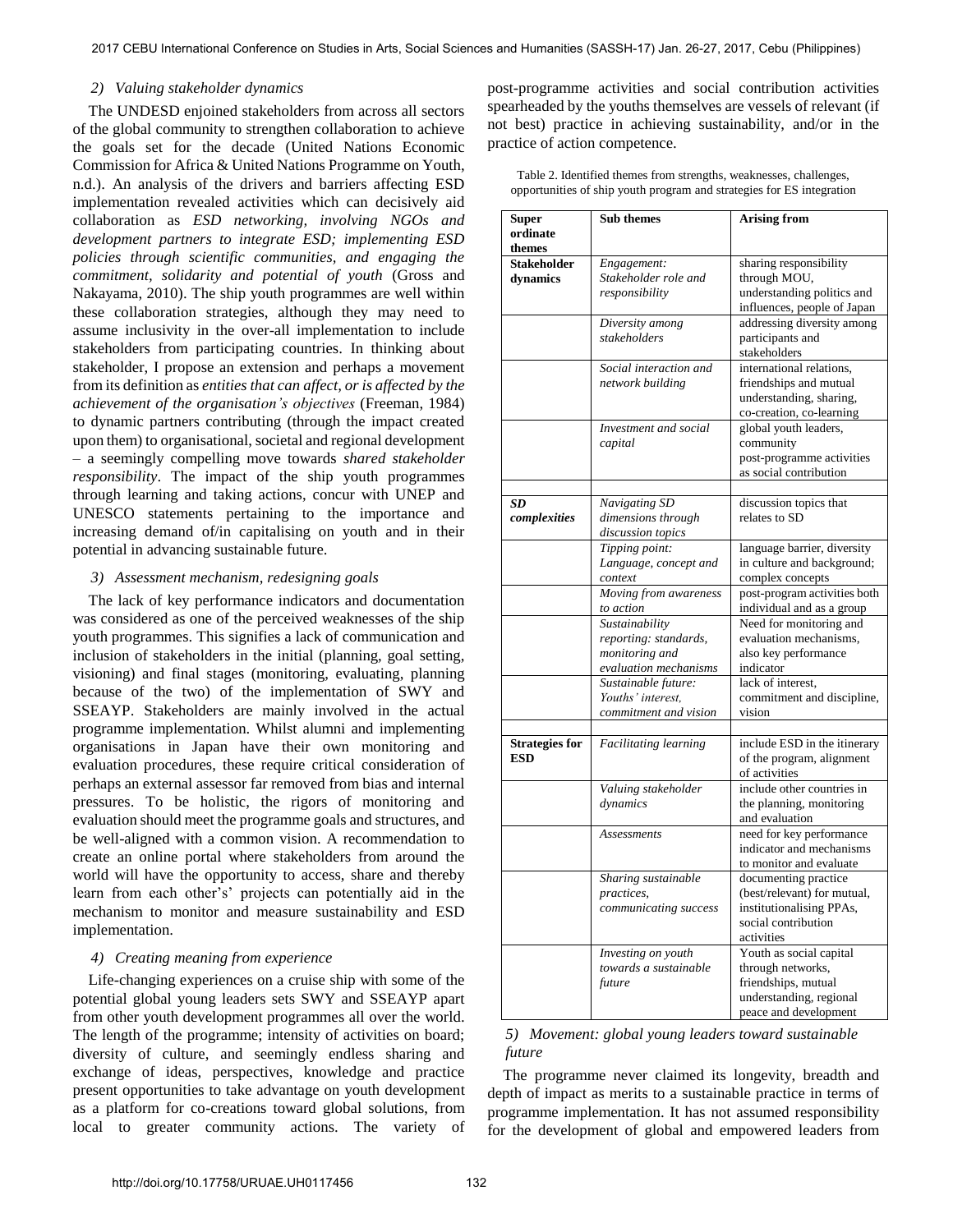their alumni, such as Helen Clark, Sarah Spottiswood and Anna Oposa (just to name a few, as there may be unnamed others whose leadership may have been attributed to the programme, but were not covered in this research). Perhaps it is high time to assume and claim such impacts on stakeholders to find its (programmes') meaning, substance and global influence, especially in understanding sustainability, sustainable development and its contribution to a sustainable future.

#### V. CONCLUSION

Stakeholders of the global youth initiatives of Japan exemplified dynamic roles as well as shared responsibilities in the overall implementation of SWY and SSEAYP, especially if education for sustainability is to be incorporated into the program. The pluralistic nature of stakeholders is influenced by the diverse and complex nature of the countries involved in the program. The plurality is likely to complicate decision making however, such multiplicity has the potential to assist the program implementers in pooling resources and ideas beyond Japan. Stakeholder engagement in the case of youth development program like SWY and SSEAYP may well take social capital and social network as strength and opportunities for organizations to address challenges in managing stakeholders and consider them as partners in development rather than passive beneficiaries of the program. SSEAYP and SWY as global youth initiatives present an opportunity to shape sustainability policies in the ASEAN – Asia Pacific region, embrace concepts entrenched in sustainable development, and have an enormous potential to extend frameworks and aspects of action competence leading to education for a sustainable future.

#### **REFERENCES**

- [1] Association of Southeast Asian Nation. (n.d.). Overview. Retrieved September 23, 2013, from http://www.asean.org/asean/about-asean/overview
- [2] Banerjee, S. B., & [Bonnefous, A.-M. \(2011\). Stakeholder management](https://doi.org/10.1002/bse.681)  [and sustainability strategies in](https://doi.org/10.1002/bse.681) the French nuclear industry. *Business Strategy and the Environment*, *20*(2), 124–140. doi:10.1002/bse.681
- [3] Beretti, A., Figuières[, C., & Grolleau, G. \(2013\). Behavioral innovations:](https://doi.org/10.1016/j.ecolecon.2013.03.004)  [The missing capital in sustainable development?](https://doi.org/10.1016/j.ecolecon.2013.03.004) *Ecological Economics*, *89*, 187–195. doi:10.1016/j.ecolecon.2013.03.004
- [4] Boutillier, R. (2009). Stakeholder politics Social capital, sustainable development and the corporation. Sheffield, United Kingdom: Greenleaf.
- [5] Braun, V., [& Clarke, V. \(2006\). Using thematic](https://doi.org/10.1191/1478088706qp063oa) analysis in psychology. *Qualitative Research in Psychology*, *3*(2), 77–101. doi:10.1191/1478088706qp063oa
- [6] [Breiting, S., & Mogensen, F. \(1999\). Action competence and](https://doi.org/10.1080/0305764990290305)  environmental education. *[Cambridge Journal of Education](https://doi.org/10.1080/0305764990290305)*, *29*(3), [349–353.](https://doi.org/10.1080/0305764990290305)
	- <https://doi.org/10.1080/0305764990290305>
- [7] Bussy, N. M. [de, & Kelly, L. \(2010\). Stakeholders, politics and power:](https://doi.org/10.1108/13632541011090419)  [Towards an understanding of stakeholder identification and salience in](https://doi.org/10.1108/13632541011090419)  [government.](https://doi.org/10.1108/13632541011090419) *Journal of Communication Management*, *14*(4), 289–305. doi:10.1108/13632541011090419
- [8] Cabinet Office of Japan. (2010). *International Youth Exchange 2009 Report - The 36th Ship for Southeast Asian Youth Program*. Cabinet Office, Government of Japan.
- [9] Clifton, [D., & Amran, A. \(2010\). The stakeholder approach: A](https://doi.org/10.1007/s10551-010-0538-6)  [sustainability perspective.](https://doi.org/10.1007/s10551-010-0538-6) *Journal of Business Ethics*, *98*(1), 121–136. doi:10.1007/s10551-010-0538-6
- [10] Collins, E. [M., & Kearins, K. \(2010\). Delivering on sustainability's](https://doi.org/10.5465/AMLE.2010.53791830)  [global and local orientation.](https://doi.org/10.5465/AMLE.2010.53791830) *Academy of Management Learning & Education*, *9*(3), 499–506. doi:10.5465/AMLE.2010.53791830
- [11] Collins, E., Kearins, K., & Roper, J. (2005). The risks in relying on stakeholder engagement for the achievement of sustainability. *Electronic Journal of Radical Organisation Theory*, *9*(1), 81.
- [12] Denzin, N. K. & Lincoln, Y. S. (1994) Handbook of Qualitative Research. Thousand Oaks, CA:Sage.
- [13] Eames, C., & Barker, M. (2011). Understanding student learning in [environmental education in Aotearoa New Zealand.](https://doi.org/10.1017/S0814062600000173) *Australian Journal [of Environmental Education](https://doi.org/10.1017/S0814062600000173)*, *27*(1), 186. <https://doi.org/10.1017/S0814062600000173>
- [14] Eames, C., Barker, M., Wilson-Hill, F. & Law, B., (2006). Investigating the relationship between whole-school approaches to education for sustainability and student learning. A summary Retrieved from Teaching & Learning Research Initiative. Retrieved from http://www.tlri.org.nz/sites/default/files/projects/9245\_summaryreport.p df
- [15] Eames, C., Law, B., Barker, M., Iles, H., McKenzie, J., Patterson, R., … & Wright, A. (2006). Investigating teachers' pedagogical approaches in environmental education that promote student's action competence. Retrieved from Teaching & Learning Research Initiative http://www.tlri.org.nz/sites/default/files/projects/9224\_summaryreport.p df
- [16] Freeman, R. E. (1984). Strategic management: A stakeholder approach. Boston, MA: Pitman.
- [17] Gross, D. & Nakayama, S. (2010). *Drivers and barriers to implementing ESD with focus on UNESCO's action and strategy goals for the second half of the Decade.* Global Environ. Res. *15*, 125–136.
- [18] International Youth Exchange Organization of Japan. (n.d.). About us. Retrieved from http://www.iyeo.or.jp/en/
- [19] Inyang, H. [I., Schwarz, P. M., & Mbamalu, G. E. \(2009\). Sustaining](https://doi.org/10.1016/j.jenvman.2008.05.024)  [sustainability: Approaches and](https://doi.org/10.1016/j.jenvman.2008.05.024) contexts. *Journal of Environmental Management*, *90*(12), 3687–3689. doi:10.1016/j.jenvman.2008.05.024
- [20] Jarzabkowski, [P., & Fenton, E. \(2006\). Strategizing and organizing in](https://doi.org/10.1016/j.lrp.2006.11.002)  [pluralistic contexts.](https://doi.org/10.1016/j.lrp.2006.11.002) *Long Range Planning*, *39*(6), 631–648. doi:10.1016/j.lrp.2006.11.002
- [21] Jean-Louis, D., Langley, A., & Rouleau, L. (2007). Strategizing in [pluralistic contexts: Rethinking theoretical frames.](https://doi.org/10.1177/0018726707075288) *Human Relations*, *60*[\(1\), 179–215.](https://doi.org/10.1177/0018726707075288) <https://doi.org/10.1177/0018726707075288>
- [22] Jensen, B. B.[, & Schnack, K. \(1997\). The action competence approach in](https://doi.org/10.1080/13504620600943053)  [environmental education.](https://doi.org/10.1080/13504620600943053) *Environmental Education Research*, *12*(3/4), 471–486. doi:10.1080/13504620600943053
- [23] Keen, M., Brown, V., and Dyball, R., (Eds.). (2005). *Social Learning in Environmental Management Towards a Sustainable Future,* London, United Kingdom: Earthscan.
- [24] [Mitchell, R. K., Agle, B. R. & Wood, D. J. \(1997\).](https://doi.org/10.5465/AMR.1997.9711022105) *Toward a theory of [stakeholder identification and salience: Defining the principle of who](https://doi.org/10.5465/AMR.1997.9711022105)  and what really counts.* [The Academy of Management Review.](https://doi.org/10.5465/AMR.1997.9711022105) *22*(4), [853-886.](https://doi.org/10.5465/AMR.1997.9711022105) <https://doi.org/10.5465/AMR.1997.9711022105>

<https://doi.org/10.2307/259247>

- [25] Morris, P. (1994). *[The management of projects](https://doi.org/10.1680/mop.16934)*. Thomas Telford, [London, United Kingdom](https://doi.org/10.1680/mop.16934)
- <https://doi.org/10.1680/mop.16934>
- [26] Nowell, B. (2009). Profiling capacity for coordination and systems change: The relative contribution of stakeholder relationships in interorganizational collaboratives. *American Journal of Community Psychology*, *44*(3-4), 196–212. doi:10.1007/s10464-009-9276-2
- [27] Osorio, L. A., Lobato, M. O. & Castillo, X. (2005). Debates on sustainable development: Towards a holistic view of reality. *Environment, Development and Sustainability. 7*, 501–518.
- [28] Parliamentary Commission for the Environment. (2004). See change: Learning and education for sustainability. Wellington, New Zealand: PCE.
- [29] Parson, E.A. & Clark, W.C. (1995). Sustainable development as social learning: Theoretical perspectives and practical challenges for the design of a research program. In L. H. Gunderson, C.S. Holling, and S.S. Light (Eds.). *Barriers and Bridges to the Renewal of the Ecosystems and Institutions.* NY: Columbia University Press.
- [30] Peltokorpi, A., Alho, A., Kujala, J., Aitamurto, J., & Parvinen, P. (2008). Stakeholder approach for evaluating organizational change projects. *International Journal of Health Care Quality Assurance*, *21*(5), 418–34.